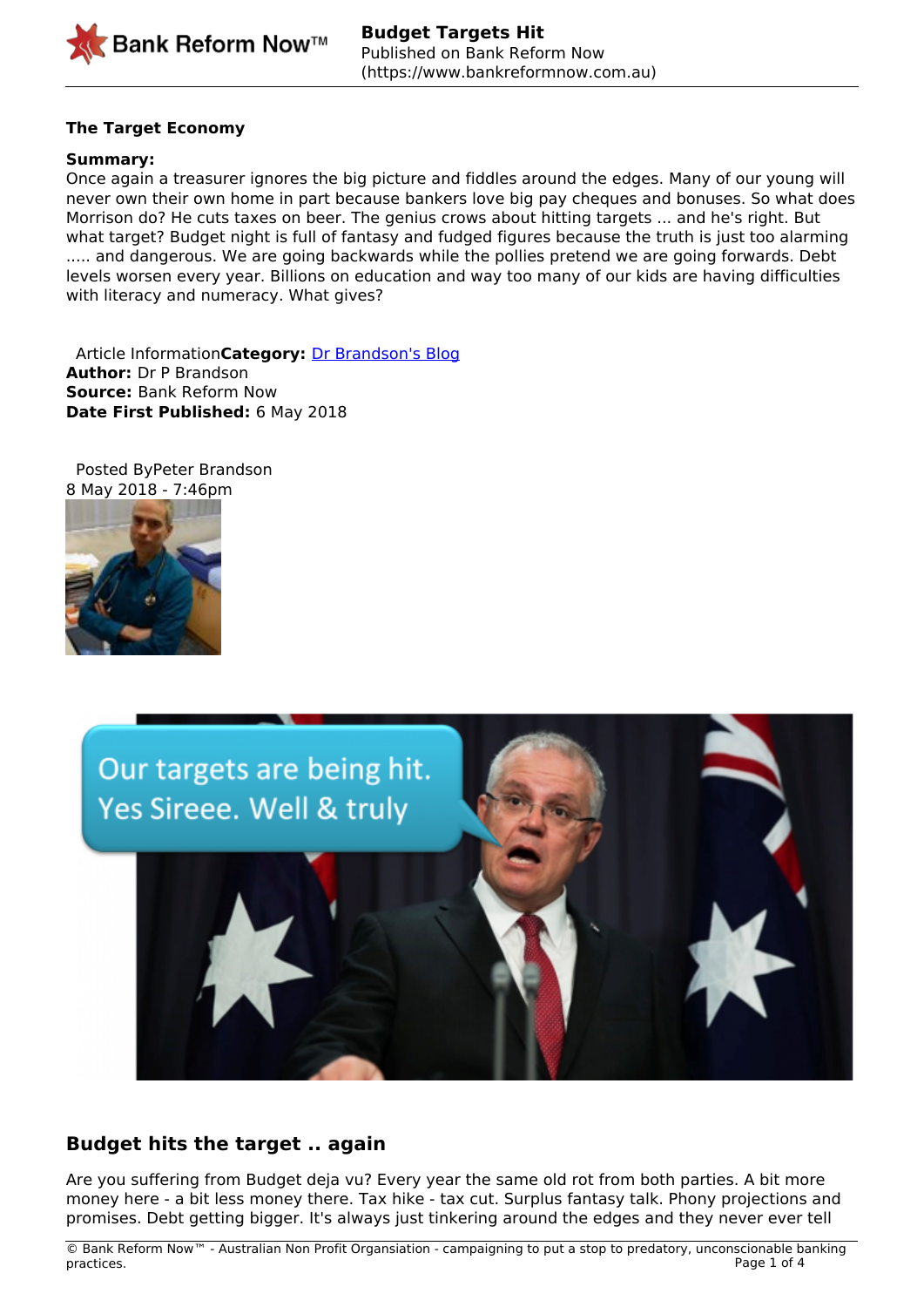

you the truth. The big picture ignored once again.

BRN pulls no punches. **You are living in a Target Economy.** What's that? **It's an economy that operates by hitting targets.** No - not better employment figures. Not tax levels. Not inflation numbers. Not export figures. Not GDP. Not school kids progress. Not health outcomes. Those aren't the targets the elite are concerned about.

**In a Target Economy - the citizens are the target.** They get you from the left with all manner of taxes and they get you from the right with corporate criminals trying to extract every cent they can from whatever disposable income you are left with. And all with government blessing.

Here is the truth. When you work you are using your brain, stamina and time to earn some money to look after your and your family's needs. ie you convert your life force into money. When a crooked politician or banker - for example - takes that money in a way that very much resembles theft they are actually stealing your time and effort ie your life force.

## **The Target Economy (TE) allows parasites to live the good life at your expense. You are the target.**

Now here is the problem. Clever structural reforms would allow all of us to work half the time we do now for the same standard of living. The pollies will never tell you that. They maintain the charade because their masters want to keep milking you and your country. They want you in debt, your children in debt and your country in debt. A debt that will never be repaid. The TE very much requires a Ponzi scheme style banking system.

BRN has some ideas that could help break the matrix to improve just about everybody's life. We wanted to release the information when we had the support required to get success but CEO Dr Peter Brandson will no longer wait till then because way too much of his life force has already been stolen. While we really needed around 50,000 people kicking in a few dollars per month to fund an effective campaign we will release the information before the next election regardless. If it takes off despite minimal financial support that will be great ..... but it's highly unlikely. TV and newspaper ads are expensive. The elite can afford to hoodwink you - we can't afford to inform you.

Our goal is to pressure whoever is Prime Minister to put in place something new. We can't just continue changing from one dismal party to another and expect a better result. It's the policies that count. We don't care who puts them in place.

Prior to the last election we reached around 500,000 people most days. We advocated sending a message by not voting for any major parties. You have the power to get what you want - we'll help you use it right now and in the lead up to the next election. We'll release the policies required and then it will be up to you to make sure you only vote for pollies and parties that agree to implement them.

Let's use as our quide the success of the #CBABoycott. If people do not participate in large numbers the chance of success with that and other elements of our campaign would be pretty minimal. If that's the case we all should just pack up and let the crooks rule the world, steal your life force and wreck any chance of your kids living in civilised, prosperous freedom. That would be extremely disappointing. Will you step up and join the fight? It's the only way we can stop debt servitude stealing your life force. Don't let the elite and their politicians make you a target.

If you want to help BRN become a bigger force looking after your interests see below for what you can do.

Happy Budget Day.

#### **How can you help us prepare for the next election?**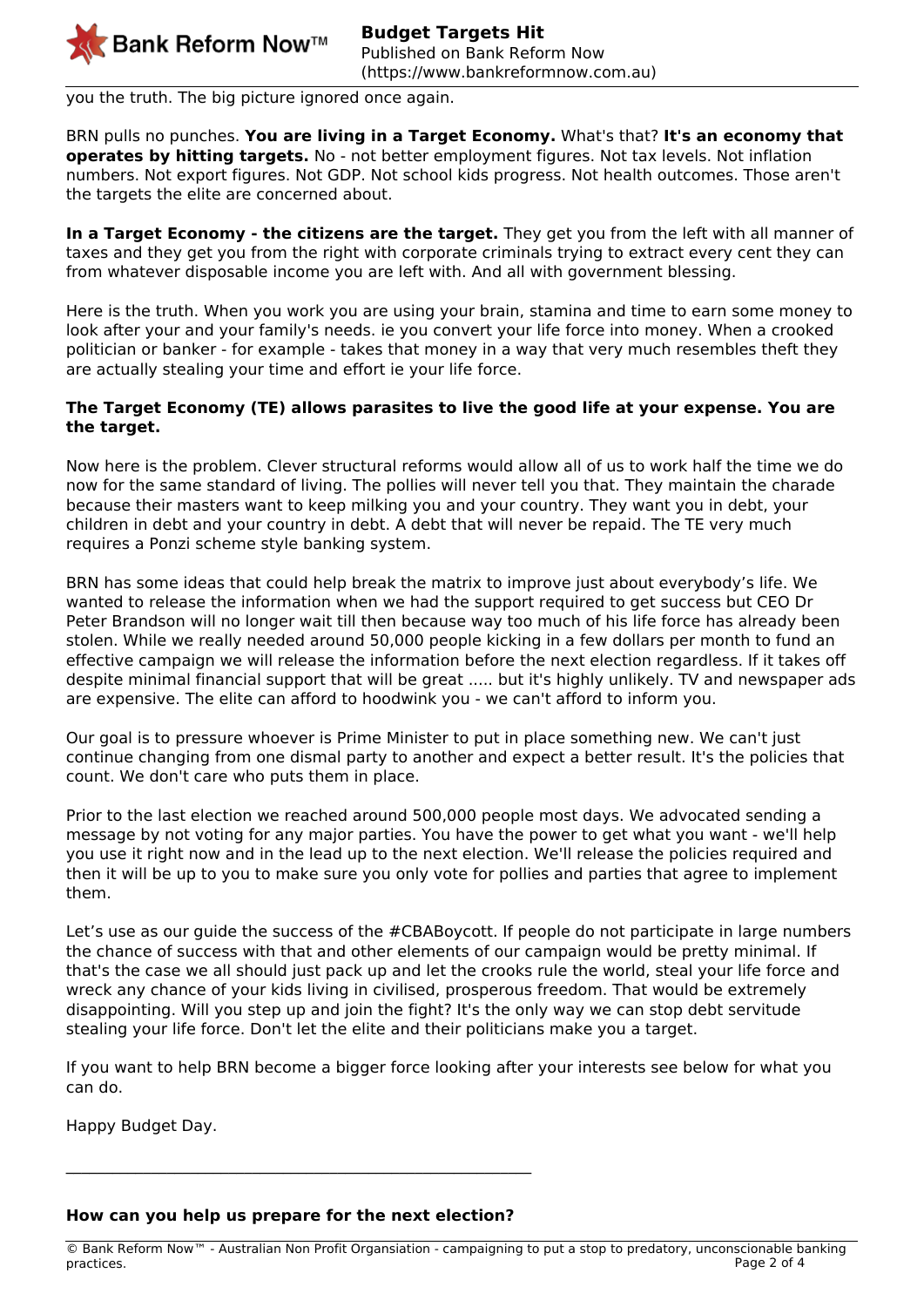

**1. Donate a few dollars each month to the BRN kitty.** If you don't want to register on our website just set up a regular direct deposit into our - IMB Account Bank Reform Now BSB 641 800 Account No. 200699525

Why should you help? Well we've been working on this for well over five years. You can review all the submissions I've made to various government inquiries and our material here and on Facebook. If you agree with my ideas and methods please help. The three point plan we will release before the election really is the best shot we have to bring justice to our country. If you want the crooks in finance to pay up and face jail time you've come to the right place. Ditto, if you want politicians forced into serving your interests.

**2. Check our Facebook page every day** - be generous with Comments and Likes on as many of our posts as possible. Share them to your own page but also to other relevant pages, forums and blogs. Don't wait to see us in your newsfeed. Liking and following the page is not enough. Facebook is choking NGOs, you need to come to us - bookmark our page to make checking in easy.

**3. When we ask you to email a politician or inquiry please do so.** Even a short comment is helpful.

**4. Let's try it now - email the Banking Royal Commission** and tell them that you want to see the ex-CEOs called in for interrogation AND that you want Commissioner Hayne to ask the government for enhanced powers, expanded terms and an extended inquiry. A compensation fund must be on the agenda and it must begin to be filled with clawed back assets from the CEOs (see Letter Of Demand below). Email today >> [FSRCenquiries@royalcommission.gov.au](mailto:FSRCenquiries@royalcommission.gov.au)

**5. Tell your friends and relatives that there really is a better way** to run a finance system and country. They can support us too and it will make a big difference. Once we have the numbers we all win. The pollies and bankers know the people have the real power so they try to keep us ignorant, busy and fearful.

**6. Buy a Bank Reform Now T-Shirt** - a beaut way to spread the BRN message when you are out and about. Great conversation starter at the supermarket ... or bank. Link below.

**7. Make the Big Bank BANG CBA Boycott a success -** Tell everyone! No new loans with CBA for at least 12 months (link below). Download and print copies of the CBA Boycott Pamphlet and spread it around. CBA's share price is already going down it need a hit so that the pollies and bankers know we mean business. **This year is ours folks .... let's grab it.**

**We can win, we must win, we will win ..... if we work hard and smart together.**

**File Attachments:** Attachment **Size** Size

[Big-Bank-Bang-CBA-Boycott-](https://www.bankreformnow.com.au/sites/default/files/article-docs/Big%20Bank%20Bang%20-%20CBA%20Boycott%20Pamphlet_0.pdf)**[Pamphlet](https://www.bankreformnow.com.au/sites/default/files/article-docs/Big%20Bank%20Bang%20-%20CBA%20Boycott%20Pamphlet_0.pdf)** 

298.05 KB

**Websites For More Information:** BRN on Facebook <https://www.facebook.com/bankreformnow/>

**Related Links:** [Donate To Bank Reform Now](https://www.bankreformnow.com.au/donate) [CBA Boycott Begins](https://www.bankreformnow.com.au/news/press-releases/cba-boycott-begins-0) **[BRN Black TShirt](https://www.bankreformnow.com.au/brn-shop/brn-black-tshirt)** [Letter Of Demand](https://www.bankreformnow.com.au/news/dr-brandsons-blog/letter-demand) [The BRN Gross Domestic Well Being Index](https://www.bankreformnow.com.au/news/dr-brandsons-blog/brn-gross-domestic-well-being-index)

# **Source URL (modified on 10 May 2018 - 6:04pm):**